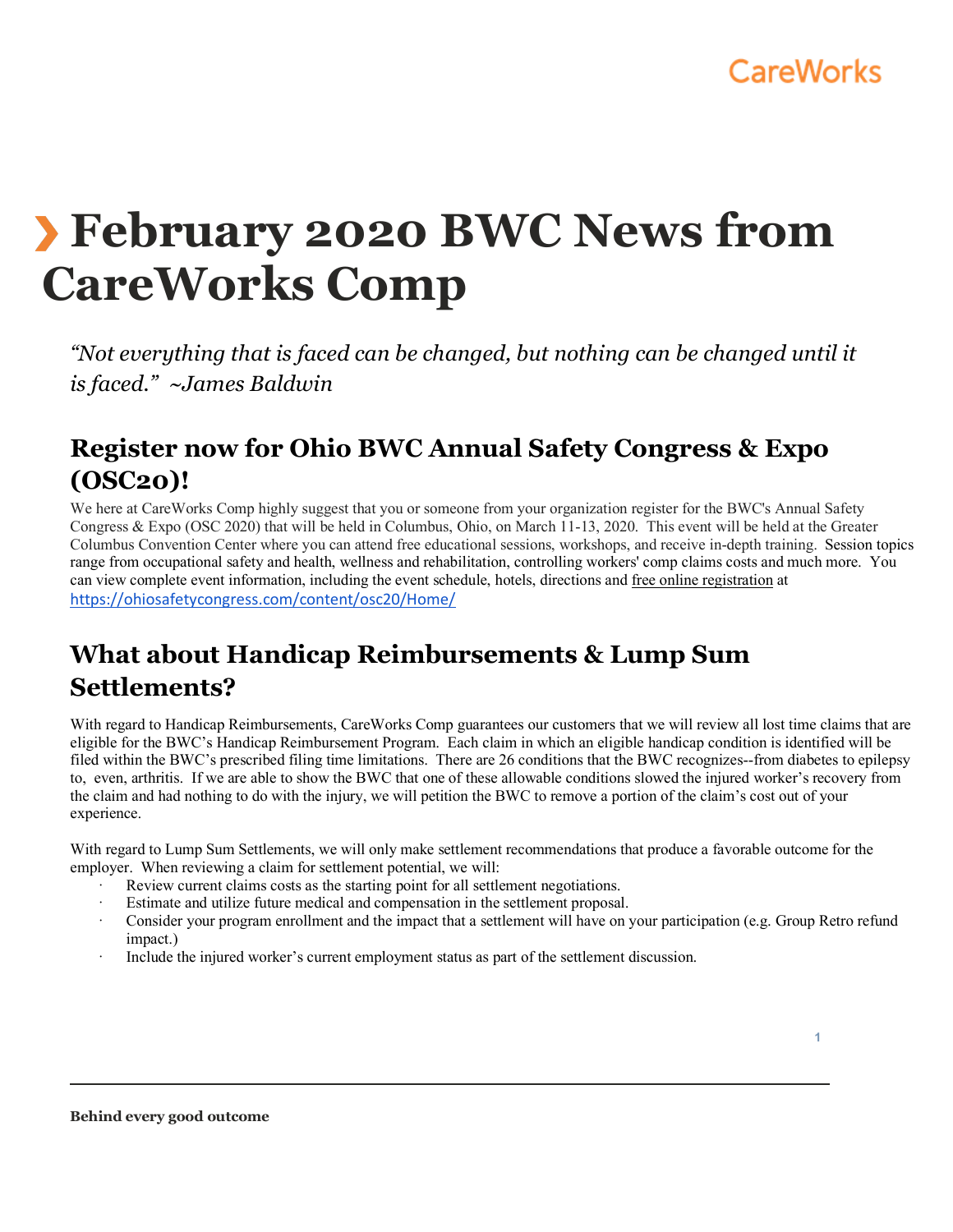# **CareWorks**

Settlement can bring closure to a frustrating and difficult claim that is a drain on your company's resources and time. Even if a claim is no longer in your experience and impacting your current premiums, settlement can still provide a benefit to you by eliminating the nuisance of ongoing claim activity. The good news is that you have an equal voice when it comes to the terms of the settlement and no settlement can be processed without your consent. Remember, settling a claim closes the claim and removes the reserve. The claim is still used 4 times to calculate our EMR (Experience Modification Rate.)

Our dedicated Cost Containment Team is here to assist you at every step of the cost savings process! We are available to discuss your account and offer specialized recommendations based on your organization's individual needs.

# **CareWorks Safety Library: Now Live!**

Looking for an easy way to fulfill your 2-hour Safety Training Requirement for this current 2019 Policy Year? We've got the answer! Simply go to: CareWorks Safety Training Library web link Here, you will find previously recorded webinars for which you can register to fulfill your 2-hour Safety Training Requirement. Each webinar is 2 hours and costs \$25.00. Currently, there are 4 webinars to choose from:

- *Employee Engagement*
- *OSHA Inspections; Prevention, Preparation, & Minimizing Fines*
- *OSHA Recordkeeping*
- *Preventing Slip, Trip, Fall, & Overexertion Injuries*

Looking for a do-it-yourself Toolbox Talk to give to your employees? Go to: CareWorks Safety Training Library web link click on the orange "VIEW TOOLBOX TALKS" link and you will see 13 different Toolbox Talk programs that you can download and use to train your employees. The topics range from *Emergency Evacuation Plans* to *Diffusing Workplace Violence* and even *Parking Lot Safety*. Print out each of them and use one at your next employee meeting!

## **Ohio BWC Free Informational Webinars**

Each month, BWC hosts two monthly webinars to help educate and keep the employer community informed on several items. The same topics are covered twice a month; webinars are held on the second Tuesday and fourth Thursday. Registration links as well past and current webinar information can be found at the following link: Monthly Employer Update Webinars The webinars last about 20- 25 minutes. Any employer may attend and they are FREE!

#### **Summary of Work-Related Injuries and Illnesses due: February 1st**

Employers with eleven or more employees and whose establishments are not classified as a partially exempt industry must record work-related injuries and illnesses using OSHA Forms 300, 300A and 301.Employers who are required to keep Form 300, the Injury and Illness log, **must post Form 300A, the Summary of Work-Related Injuries and Illnesses, in a workplace every year from**  February 1 to April 30. Current and former employees, or their representatives, have the right to access injury and illness records. Employers must give the requestor a copy of the relevant record(s) by the end of the next business day.

OSHA's definition of work-related injuries, illnesses and fatalities are those in which an event or exposure in the work environment either caused or contributed to the condition. In addition, if an event or exposure in the work environment significantly aggravated a pre-existing injury or illness, this is also considered work-related. If a work-related injury or illness results in medical treatment beyond first aid, you must record it on the OSHA 300 Log.

#### **Required information**